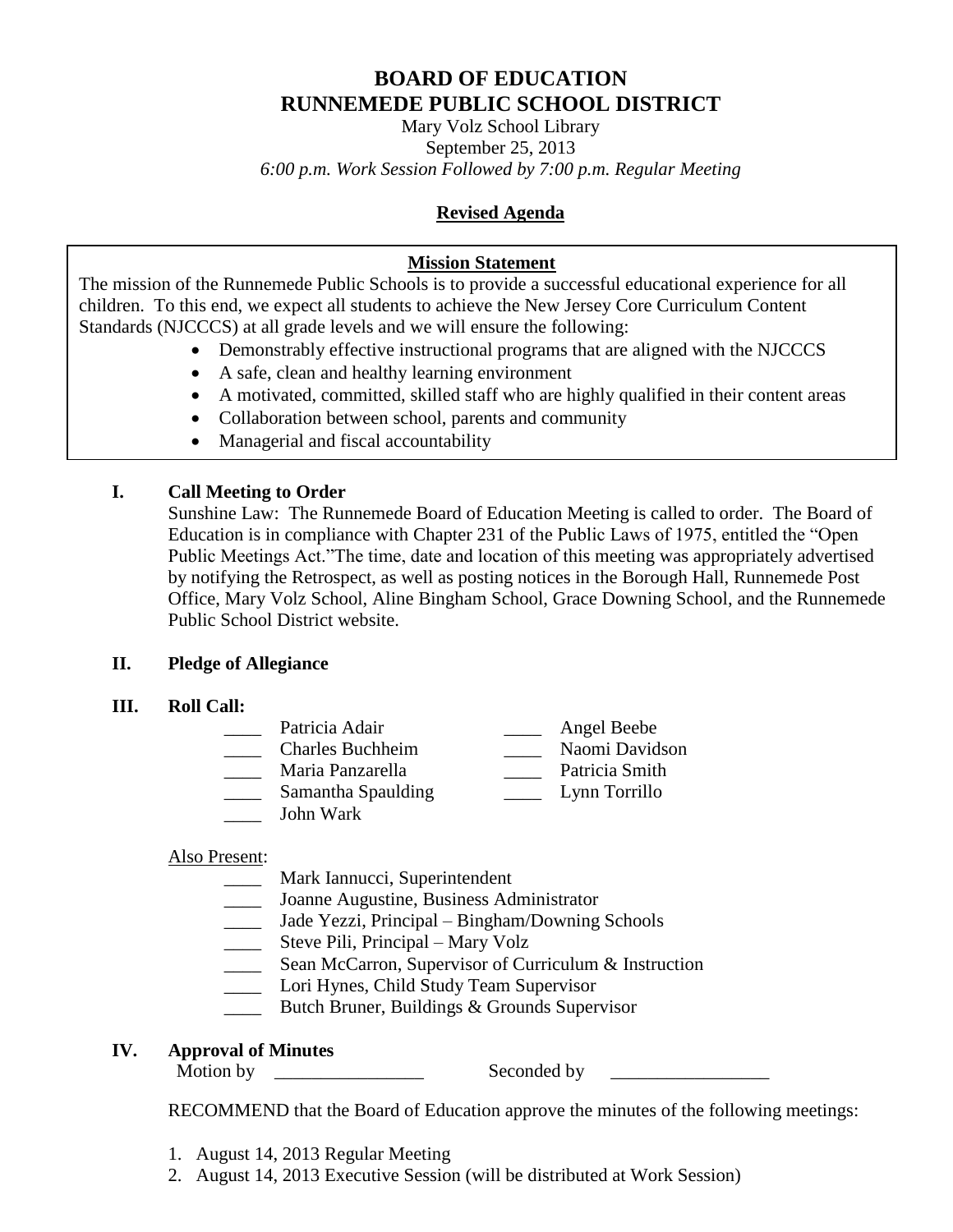- 3. August 28, 2013 Special Board Retreat Meeting
- 4. August 28, 2013 Executive Session (will be distributed at Work Session)

|    | <b>ROLL CALL VOTE:</b>                  | Yes. | No.                | <b>Abstain</b> | Absent |
|----|-----------------------------------------|------|--------------------|----------------|--------|
| V. | <b>Financial Report – Period Ending</b> |      | <b>Preliminary</b> |                |        |
|    | Motion by                               |      | Seconded by        |                |        |

RECOMMEND that the Board of Education approve the following resolution:

Board Secretary Financial, Revenue and Treasurer's Reports

- A. Board Secretary's Report in accordance with 18A: 17-36 and 18A: 17-9 for the month of July 2013. The Board Secretary certifies that no line item account has between over expended in violation of N.J.A.C. 6A:23A-16.10 (c) 3 and that sufficient funds are available to meet the District's financial obligations for the remainder of the fiscal year.
- B. Treasurer's Report in accordance with 18A:17-36 and 18A:17-9 for the month of July. The Treasurer's and Secretary's report are in agreement for the month of July 2013.
- C. Board Secretary in accordance with N.J.A.C. 6A:23A-16.10 (c) 2 certifies that there are no changes in anticipated revenue amounts or revenue sources.
- D. Board of Education Certification pursuant to N.J.A.C. 6A:23A-16.10 (c) 4 We certify that after review of the secretary's monthly financial report (appropriations section) and upon consultation with the appropriate District officials, that to the best of our knowledge no major accounts or funds have been over expended in violation of N.J.A.C. 6A:23A-16.10 (b) and that sufficient funds are available to meet the District's financial obligations for the remainder of the fiscal year.

 \_\_\_\_\_\_\_\_\_\_\_\_\_\_\_\_\_\_\_\_\_\_\_\_\_\_\_\_\_\_\_\_\_\_ \_\_\_\_\_\_\_\_\_\_\_\_\_ Joanne Augustine, Business Administrator Date

ROLL CALL VOTE: Yes No Abstain Absent

- **VI. Presentations –** *None at this time*
- **VII. Correspondence** *(white)*

## **VIII**. **Recognition of Citizens - Public Comments on Agenda Items Only**

The Public is reminded that they should attempt to resolve problems and/or complaints through initial contact with the staff member or members involved therein and the Chief School Administrator prior to petitioning the Board of Education. Complaints should only be brought to the Board after the appropriate school staff has had a reasonable opportunity to resolve the problem at the employee level. Statement should be limited to topics to be addressed on the published agenda and limited in length to 3 minutes.

Runnemede Board of Education September 25, 2013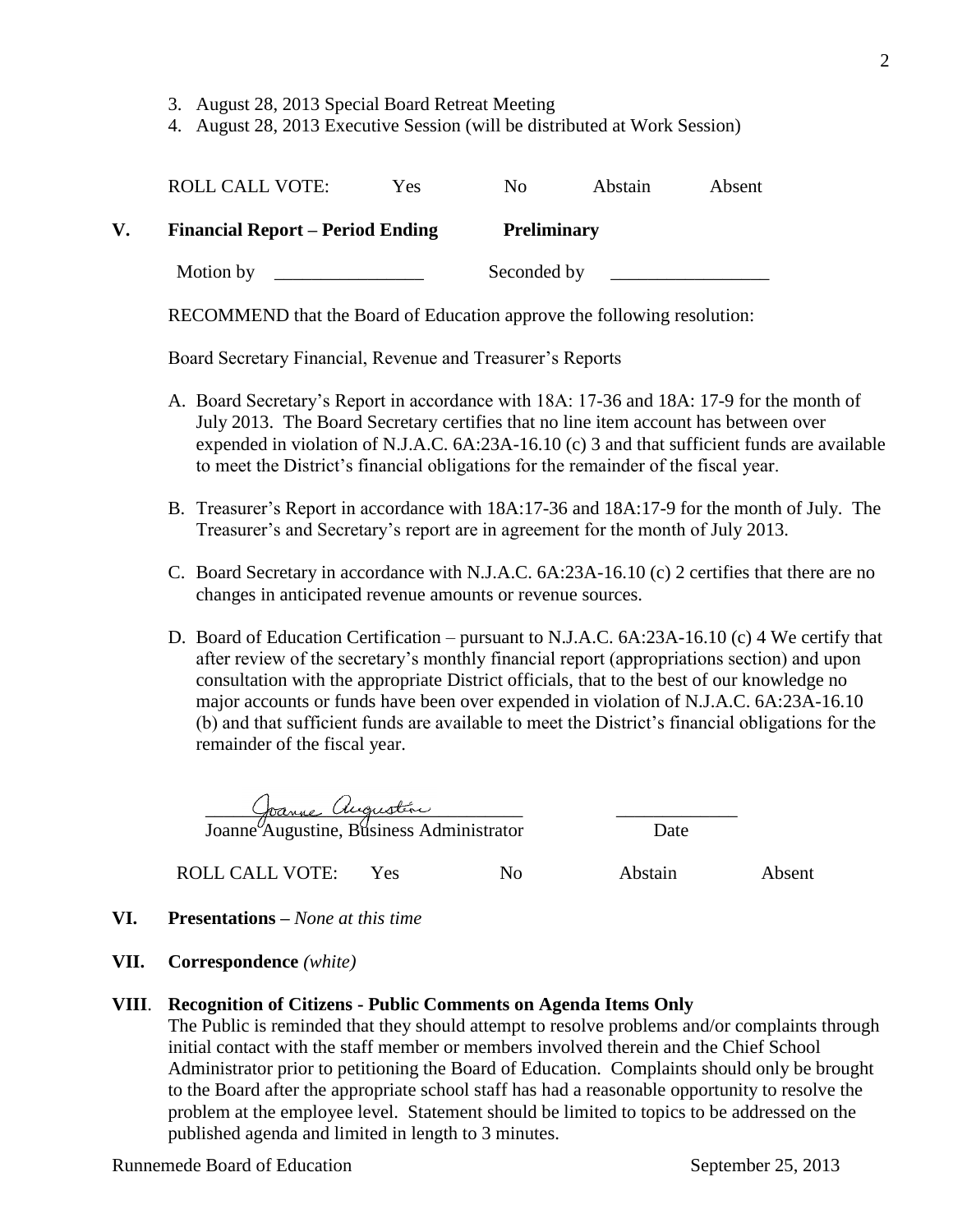The Board President will recognize those individuals in the audience whom wish to comment on any action items on this Agenda. Please respect the following procedures:

- 1. Be recognized by Board President.
- 2. State your full name and address.
- 3. Identify the resolution/item number on which you wish to comment.
- 4. Wait to be recognized before you make your comment.
- 5. Limit your comments to the specific resolution/items.
- 6. Limit your comments to (3) minutes per person.

## **IX. Secretary's Report** *(white)*

The Board Secretary's Report for August 10-September 20, 2013 is presented in the attached document.

## **X**. **Superintendent's Report** *(white)*

The Superintendent Report is presented in the attached document.

2013-14 Action Plan/Board Goals (attachment)

## **XI**. **Principals' Reports**

A. Fire and Security Drills to date were conducted as follows: **(2013-14 resumes in October)**

| <b>SCHOOL</b>  | <b>TYPE OF DRILL</b>    | <b>DATES</b> |
|----------------|-------------------------|--------------|
| <b>BINGHAM</b> | <b>FIRE</b>             | 9/11         |
|                | <b>EVACUATION DRILL</b> | 9/17         |
| <b>DOWNING</b> | <b>FIRE</b>             | 9/9          |
|                | <b>EVACUATION DRILL</b> | 9/17         |
| <b>VOLZ</b>    | <b>FIRE</b>             | 9/13         |
|                | <b>ACTIVE SHOOTER</b>   | 9/16         |

- B. Nurse's Report
- C. Buildings and Grounds Report
- D. Special Education Report

## **XII. Other Reports**

- A. PTA Report
- B. Committee Reports
	- Camden County Education Services Commission
	- NJSBA Report
	- Black Horse Pike
	- Negotiations

## **XIII. Unfinished Business**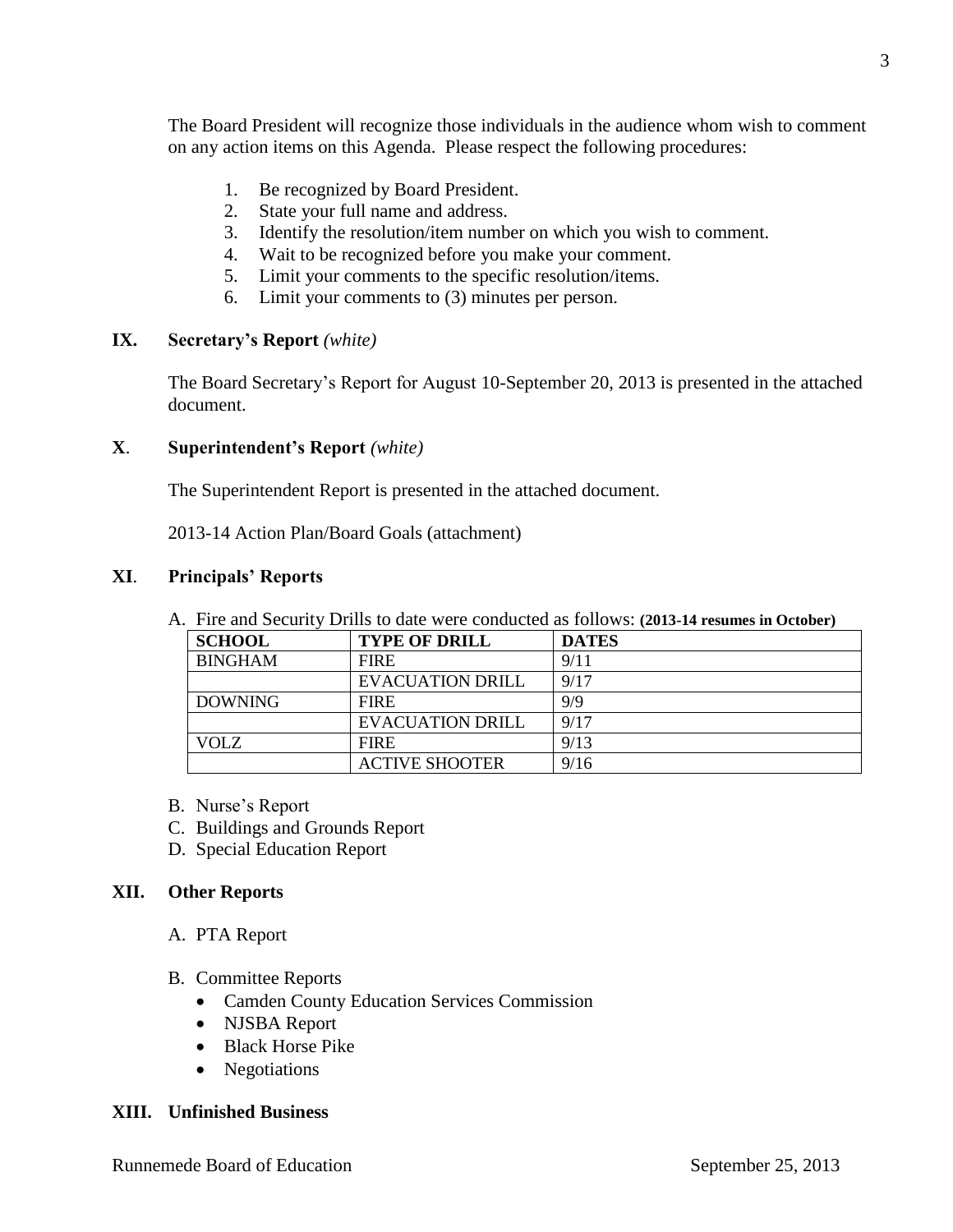#### **A. PROPERTY & TRANSPORTATION** *(white)*

Motion by \_\_\_\_\_\_\_\_\_\_\_\_\_\_\_\_ Seconded by \_\_\_\_\_\_\_\_\_\_\_\_\_\_\_\_\_

Approve the following on the recommendation of the Superintendent:

1. Facility Use

| <b>Facility</b>      | User                   | <b>Purpose</b>                                            | Date(s)                 | <b>Time</b>                       |
|----------------------|------------------------|-----------------------------------------------------------|-------------------------|-----------------------------------|
| Mary Volz Library    | <b>REA</b>             | Meeting                                                   | $9 - 30 - 13$           | $3:15$ pm - $4:00$ pm             |
| Mary Volz Library    | Runnemede              | Meetings every $2^{nd}$                                   | 10-9-13, 11-13-13,      | $7:00 \text{pm} - 9:00 \text{pm}$ |
|                      | Education              | Wednesday of the                                          | $12 - 11 - 13$ , 1-8-14 |                                   |
|                      | Foundation             | month                                                     | 2-12-14, 3-12-14        |                                   |
|                      |                        |                                                           | 4-9-14, 5-14-14         |                                   |
|                      |                        |                                                           | $6 - 11 - 14$           |                                   |
| Mary Volz All        | <b>Student Council</b> | $4^{th}$ & $5^{th}$ Grade                                 | $11 - 1 - 13$           | $2:15$ pm $-3:45$ pm              |
| Purpose Room         |                        | Bingo                                                     |                         | Bingo                             |
|                      |                        | $6^{\text{th}}$ , $7^{\text{th}}$ , $8^{\text{th}}$ Grade |                         | $6:30 \text{pm} - 8:30 \text{pm}$ |
|                      |                        | Dance                                                     |                         | Dance                             |
| Mary Volz All        | Runnemede Boy          | Leader Training                                           | $11 - 2 - 13$           | $8:00am - 3:00pm$                 |
| Purpose Room and     | Scouts                 |                                                           |                         |                                   |
| 6 classrooms         |                        |                                                           |                         |                                   |
| Mary Volz All        | Runnemede Girl         | Annual                                                    | $3-12-14$               | $4:00 \text{pm} - 9:00 \text{pm}$ |
| Purpose Room         | Scouts                 | Dinner/Show                                               |                         |                                   |
| <b>Mary Volz</b>     | <b>Sean McCarron</b>   | <b>MAP Score</b>                                          | $10-15-13$              | $6:00 \text{pm} - 7:30 \text{pm}$ |
| <b>Gynmasium</b> and |                        | <b>Review</b>                                             |                         |                                   |
| Library              |                        |                                                           |                         |                                   |

2. Interlocal Services Agreement

An Inter-local Service Agreement with Black Horse Pike Regional School District for monthly transportation of Runnemede district students to the Philly Diner for the 2013-14 school year at a rate of \$50 per round trip

3. Sports Transportation

Due to regional shortage of drivers and equipment, securing transportation for Field Hockey and Soccer games has not been completed as of 9/20/13. Individual dates and times are being arranged in accordance with bus company availability. The following were transported by T&L Transportation: Field Hockey team - Thursday, 9/19/13; Soccer - Monday, 9/23/13.

#### **Quoted Sports Transportation Award Field Hockey – T & L Transportation - \$195 per diem 9/19, 9/26, 10/16, and 10/24 for a total cost of \$780 Soccer – T & L Transportation - \$195 per diem 9/23, 9/26, 9/30, 10/1, and 10/16 for a total cost of \$975**

4. Field Trips

| Location         | <b>Purpose</b>         | Date | <b>Students</b>                       | <b>Advisor</b>       |
|------------------|------------------------|------|---------------------------------------|----------------------|
| Johnson's Corner | <b>Pumpkin Picking</b> |      | $\vert$ 10-17-13 $\vert$ Preschoolers | <b>Rachel Simons</b> |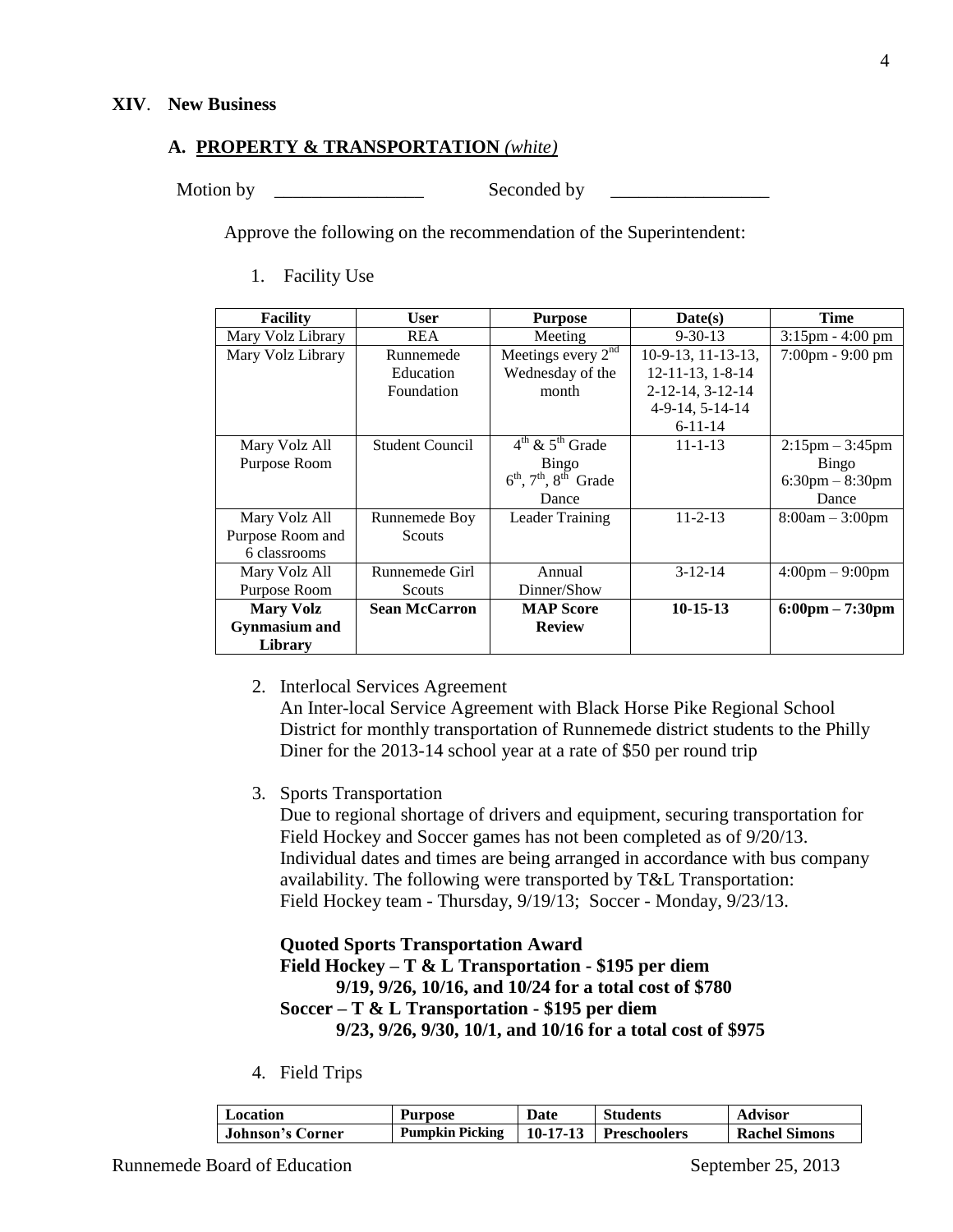| Farm<br><b>Medford, New Jersey</b>                            |                                                                                                                                    |                | (Bingham 4 year)<br>olds)                       |                                |
|---------------------------------------------------------------|------------------------------------------------------------------------------------------------------------------------------------|----------------|-------------------------------------------------|--------------------------------|
| <b>Johnson's Corner</b><br>Farm<br><b>Medford, New Jersey</b> | <b>Pumpkin Picking</b>                                                                                                             | $10-18-13$     | <b>Preschoolers</b><br>(Volz 3 year)<br>olds)   | <b>Cathleen</b><br>Summerfield |
| <b>Mary Volz School</b>                                       | <b>Fire Prevention</b><br>Week – Students<br>will walk from<br><b>Bingham</b> to<br>Volz to view<br><b>Runnemede Fire</b><br>Truck | $10-11-13$     | <b>Preschoolers</b><br>(Bingham)<br>4 year olds | <b>Rachel Simons</b>           |
| The Atlantic Club<br><b>Atlantic City, NJ</b>                 | <b>Choral</b><br><b>Performance</b>                                                                                                | $12 - 18 - 13$ | <b>Middle School</b><br><b>Choir</b>            | <b>Melissa Maatje</b>          |

ROLL CALL VOTE: Yes No Abstain Absent

## **B. PERSONNEL** *(white)*

Motion by \_\_\_\_\_\_\_\_\_\_\_\_\_\_\_\_ Seconded by \_\_\_\_\_\_\_\_\_\_\_\_\_\_\_\_

Approve the following on the recommendation of the Superintendent:

- 1. The 2013-2014 contract with Kennedy University Hospital to examine and treat our students who are suspected of substance abuse.
- 2. Approve payment of 30.5 unused vacation days for retiring employee #12 at a per diem rate of \$247.67. Total cost is \$7,553.94. Amount will be reduced by the per diem rate of \$247.67 for any vacation days (4 used) prior to October 1, 2013.
- 3. Ms. Lee Ann Michell as a volunteer for the 2013 field hockey team.
- 4. Kristin Ambrose as a volunteer for the 2013 soccer team.
- 5. Substitutes Ronald Koniecki, Stacey McAnnaney, Brenda Harris-Mague (nurse), Ramona Sparano (custodial)
- 6. Resignation of Joanne Augustine, School Business Administrator/Board Secretary effective November 15, 2013.
- 7. Resignation of Ms. Lori Laundra, effective October 4, 2013.
- 8. Amber Joyce who will be the substitute for employee #357 who will be on FMLA until November 11, 2013.
- 9. Homebound Instructors for the 2013-2014 school year:

Marisa Burpulis Karen Fazi

Lorraine Sirolli MaryKay Grasso Diane Bergman Shannon Griffiths Angela Torres Christian Whipple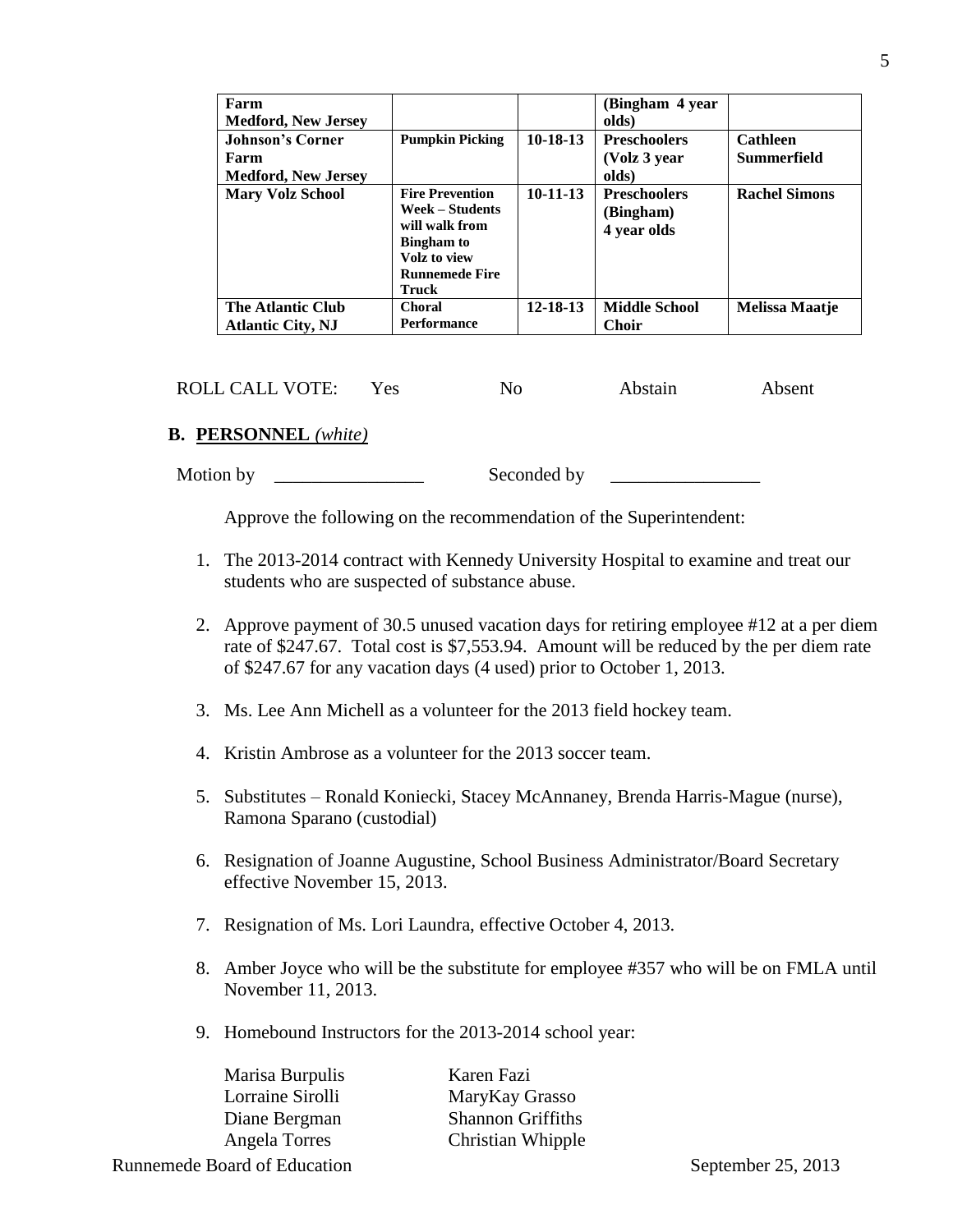| Pat Connell       | Mary Helder              |
|-------------------|--------------------------|
| Barbara Fanz      | Alex Taliaferro          |
| Cathy Summerfield | Jennifer Karaska         |
| Lee Ann Michell   | <b>Scott Marakovites</b> |

- 10. Submission of the Memorandum of Agreement with Law Enforcement and the Runnemede School District.
- **11. Interim Business Administrator Earl Vassallo, beginning October 14, 2013 through June 30, 2014. Up to but not exceeding 3 days per week, at a per diem rate of \$500 a day. (Resume attached)**
- **12. Ms. Lori Laundra, former Business Office payroll administrator, to work on an as needed hourly basis until the position is filled. The hourly rate will be \$35 per hour. Ms. Laundra will also work with new payroll person to ensure smooth transition.**

|  | <b>ROLL CALL VOTE:</b> |  |  | Abstain | Absent |
|--|------------------------|--|--|---------|--------|
|--|------------------------|--|--|---------|--------|

**C. FINANCE** *(green)*

Motion by \_\_\_\_\_\_\_\_\_\_\_\_\_\_\_\_ Seconded by \_\_\_\_\_\_\_\_\_\_\_\_\_\_\_\_\_

Approve the following on the recommendation of the Superintendent and School Business Administrator to approve the following as attached:

- 1. Transfers and Appropriation/Revenue Adjustments July, 2013 Cash Report – July, 2013 Treasurer's Report – Board Secretary's Report – July, 2013
- 2. Professional Development Workshops

| Name              | Workshop/Conference                 | Date(s)/Time     | Cost        |
|-------------------|-------------------------------------|------------------|-------------|
| Sean McCarron     | Anti-bullying                       | $10-21-13$       | \$0         |
|                   | Workshop                            | $8:30-3:30$ pm   | $+$ mileage |
| Karen Feldman     | Legal Issues for School             | $10-23-13$       | \$49.00     |
|                   | <b>Nurses</b>                       | $4:30-7:45$ pm   | $+$ mileage |
| Michelle          | <b>Inter Cultural</b>               | $11-20-13$       | \$105.00    |
| <b>DiMatties</b>  | <b>Competence Skills</b>            | $9:30-3:30$ pm   | $+$ mileage |
| Diane Bergman     | <b>West Jersey Reading</b>          | $10-23-13$       | \$43.00     |
|                   | Council                             | $4:00-8:00$ pm   | $+$ mileage |
|                   | Daily 5 & Café                      |                  |             |
| Kristin Callahan  | <b>Post Traumatic Stress</b>        | 11-11, 11-12 $&$ | \$235.00    |
|                   | <b>Management Training</b>          | $11 - 16 - 13$   | $+$ mileage |
|                   | for School Responders               |                  |             |
| Erin Whitescarver | 31 <sup>st</sup> Annual Conference  | $10-17-13$       | \$275.00    |
|                   | $-Autism - NJ$                      | $8:00-4:30$ pm   | $+$ mileage |
| Jennifer Majewski | 31 <sup>st</sup> Annual Conference- | $10-17-13$       | \$275.00    |
|                   | Autism-NJ                           | $8:00-4:30$ pm   | $+$ mileage |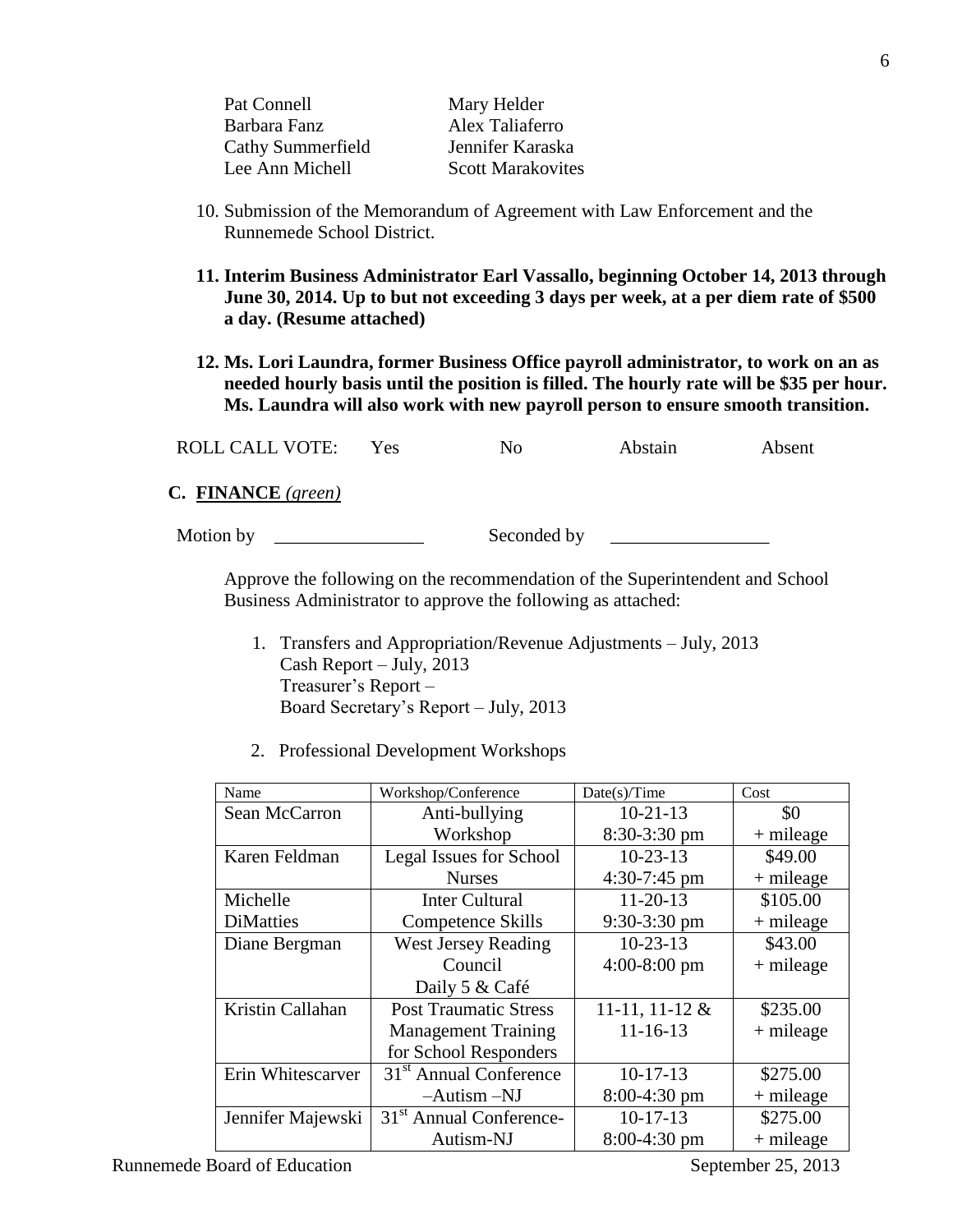| Jeannette           | <b>State School Aid</b>                      | $10-02-13$                          | \$0          |
|---------------------|----------------------------------------------|-------------------------------------|--------------|
| Schiraldi           | (ASSA) training                              | 10:00                               | $+$ mileage  |
|                     | seminar                                      |                                     |              |
| Lori Hynes          | <b>State School Aid</b>                      | $10-02-13$                          | \$0          |
|                     | (ASSA) training                              | 10:00                               | $+$ mileage  |
|                     | seminar                                      |                                     |              |
| Joanne Augustine    | <b>State School Aid</b>                      | $10-02-13$                          | \$0          |
|                     | (ASSA) training                              | 10:00                               | $+$ mileage  |
|                     | seminar                                      |                                     |              |
| Pat Wilson          | NJSBA Workshop 2013                          | 10/22/13                            | Cost covered |
|                     |                                              | 10/23/13                            | by BHPR      |
|                     |                                              |                                     | School       |
|                     |                                              |                                     | District     |
| Mark Iannucci       | <b>NJASA</b>                                 | $10-9-13$                           | \$1,550.00   |
|                     | $16th$ Annual New                            | $11 - 14 - 13$                      | + mileage    |
|                     | Superintendents'                             | 12-19-13                            |              |
|                     | Academy                                      | $1 - 22 - 14$                       |              |
|                     | 6 sessions total plus                        | $2 - 20 - 14$                       |              |
|                     | <b>NJASA</b> Spring                          | $4 - 30 - 14$                       |              |
|                     | Conference                                   | $8:00 \text{ am} - 3:00 \text{ pm}$ |              |
| Mary Kay Grasso     | Heinemann                                    | $11-19-13$                          | \$189.00     |
|                     | Teaching Reading in                          | $8:00 \text{ am} - 3:00 \text{ pm}$ | $+$ mileage  |
|                     | <b>Small Groups</b>                          |                                     |              |
| <b>Kelly Carson</b> | Heinemann                                    | $11-19-13$                          | \$189.00     |
|                     | Teaching Reading in                          | $8:00 \text{ am} - 3:00 \text{ pm}$ | $+$ mileage  |
|                     | <b>Small Groups</b>                          |                                     |              |
| Stephen Pili        | Heinemann                                    | $11 - 19 - 13$                      | \$189.00     |
|                     | Teaching Reading in                          | $8:00 - 3:00$ pm                    | $+$ mileage  |
| Carrie Ems          | <b>Small Groups</b>                          | $11-19-13$                          |              |
|                     | Heinemann                                    |                                     | \$189.00     |
|                     | Teaching Reading in                          | $8:00-3:00$ pm                      | $+$ mileage  |
| Barbara Fanz        | <b>Small Groups</b><br>Heinemann             | 11-19-13                            | \$189.00     |
|                     |                                              |                                     |              |
|                     | Teaching Reading in                          | $8:00-3:00$ pm                      | $+$ mileage  |
| Nancy Bada          | <b>Small Groups</b><br>Over 75 Quick "On the | $10-14-13$                          | \$189.00     |
|                     | Spot Techniques for                          | $7:30-4:00$ pm                      | $+$ mileage  |
|                     | Children with Emotional                      |                                     |              |
|                     | & Behavior Problems"                         |                                     |              |
| Elizabeth Armetta   | Over 75 Quick "On the                        | $10-14-13$                          | \$189.00     |
|                     | Spot Techniques for                          | $7:30-4:00$ pm                      | $+$ mileage  |
|                     | <b>Children with Emotional</b>               |                                     |              |
|                     | & Behavior Problems"                         |                                     |              |
| Sean McCarron       | Coming Together To                           | $10-09-13$                          | \$0          |
|                     | Raise Achievement in                         | $9:30-3:00$ pm                      | $+$ mileage  |
|                     | Writing                                      |                                     |              |
| Jade Yezzi          | Coming Together To                           | $10-09-13$                          | \$0          |
|                     | Raise Achievement in                         | $9:30-3:00$ pm                      | $+$ mileage  |
|                     |                                              |                                     |              |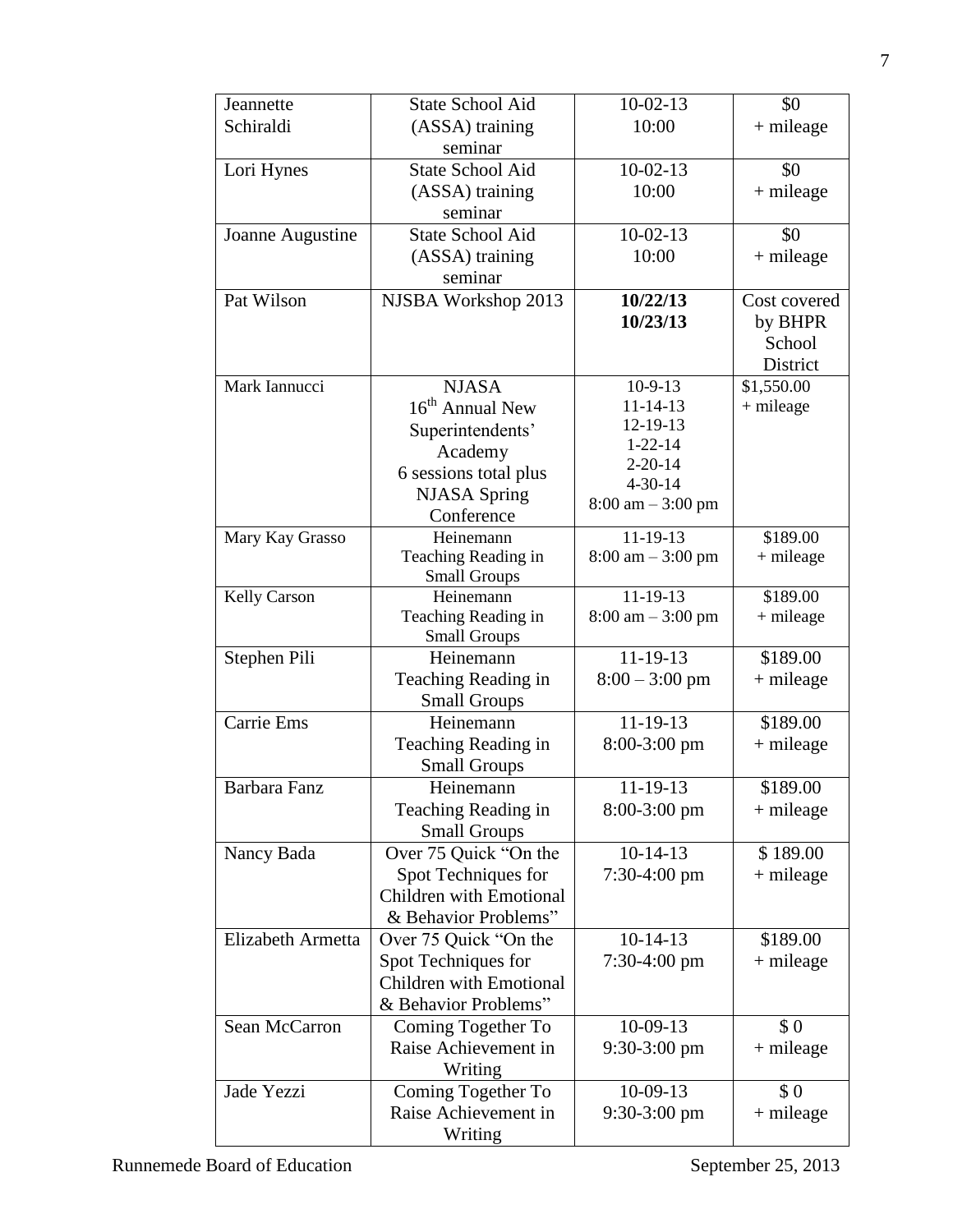| <b>Kevin Michell</b>   | <b>West Jersey Reading</b>     | 10/23/13         | \$43.00     |
|------------------------|--------------------------------|------------------|-------------|
|                        | Council - Daily 5 &            | $4:00am-7:15pm$  | $+$ mileage |
|                        | <b>Cafe</b>                    |                  |             |
| <b>Christina Ayusa</b> | <b>West Jersey Reading</b>     | 10/23/13         | \$43.00     |
|                        | Council – Daily 5 $\&$         | $4:00am-7:15 pm$ | $+$ mileage |
|                        | Café                           |                  |             |
| <b>Lindsey</b>         | <b>West Jersey Reading</b>     | 10/23/13         | \$43.00     |
| Lamonica               | Council – Daily 5 $\&$         | $4:00am-7:15 pm$ | $+$ mileage |
|                        | Café                           |                  |             |
| <b>Cathleen</b>        | <b>Strategies for Teaching</b> | 10/17/13         | \$0         |
| Summerfield            | <b>Students with Visual</b>    | 9:00am-3:00pm    | $+$ mileage |
|                        | <b>Impairments</b>             |                  |             |
| <b>James</b>           | <b>EIRC</b>                    | 10/30/13         | \$249.00    |
| Winkelspecht           | <b>Charlotte Danielson</b>     | 11/1/13          | $+$ mileage |
|                        | <b>Teacher Evaluation</b>      | 9:00am-3:00pm    |             |
|                        | Workshop                       |                  |             |

3. Payment of Bills (Bills Lists attached)

| <b>ACCOUNT PERIOD/BATCH#</b>         | <b>TOTAL AMOUNT</b> |
|--------------------------------------|---------------------|
| Bills List #1 $-$ Payroll 07/15/13   | 65,106.40           |
| Bills List $#2$ – Payroll 07/30/13   | \$73,225.46         |
| Bills List $#3$ – Payroll $08/15/13$ | \$156,163.11        |
| Bills List $#4 - Payroll$ 08/30/13   | \$68,004.70         |
| Bills List #5 - 09/25/13 Batch #72   | \$447,824.59        |
| Bills List #6 - 09/25/13 Batch #73   | \$619,566.59        |
| <b>TOTAL</b>                         | \$1,429,890.85      |

4. Tuition contracts for the 2013-14 school year for the placement of students in the listed out-of-district placement as per IEP:

| Student ID          | Placement | <u>Purpose</u> | Cost        |
|---------------------|-----------|----------------|-------------|
| 2810282421 Bellmawr |           | Tuition-MD     | \$18,658.00 |
| 2810282421 Bellmawr |           | ESY.           | \$2,073.00  |

- 5. Approve the reimbursement of meals/incidentals and travel per School Policy and GSA guidelines for all Board Members, Superintendent, Business Administrator/Board Secretary, and Curriculum & Instruction Supervisor. Attending the NJSBA/NJASBO/NJASA Workshop in Atlantic City, NJ, October 22 to 24, 2013. Approval of attendance, hotel costs and mileage was approved at the June 27th and August  $28<sup>th</sup>$  Board meetings. The cost of the hotel shall be reimbursed to the Board of Education should the reservation be cancelled after October 10, 2013.
- **6**. **Realtime contract renewal for 2013-14 school year at the base fee of \$11,745plus \$5.50 per teacher for the lesson planner module.(No increase)**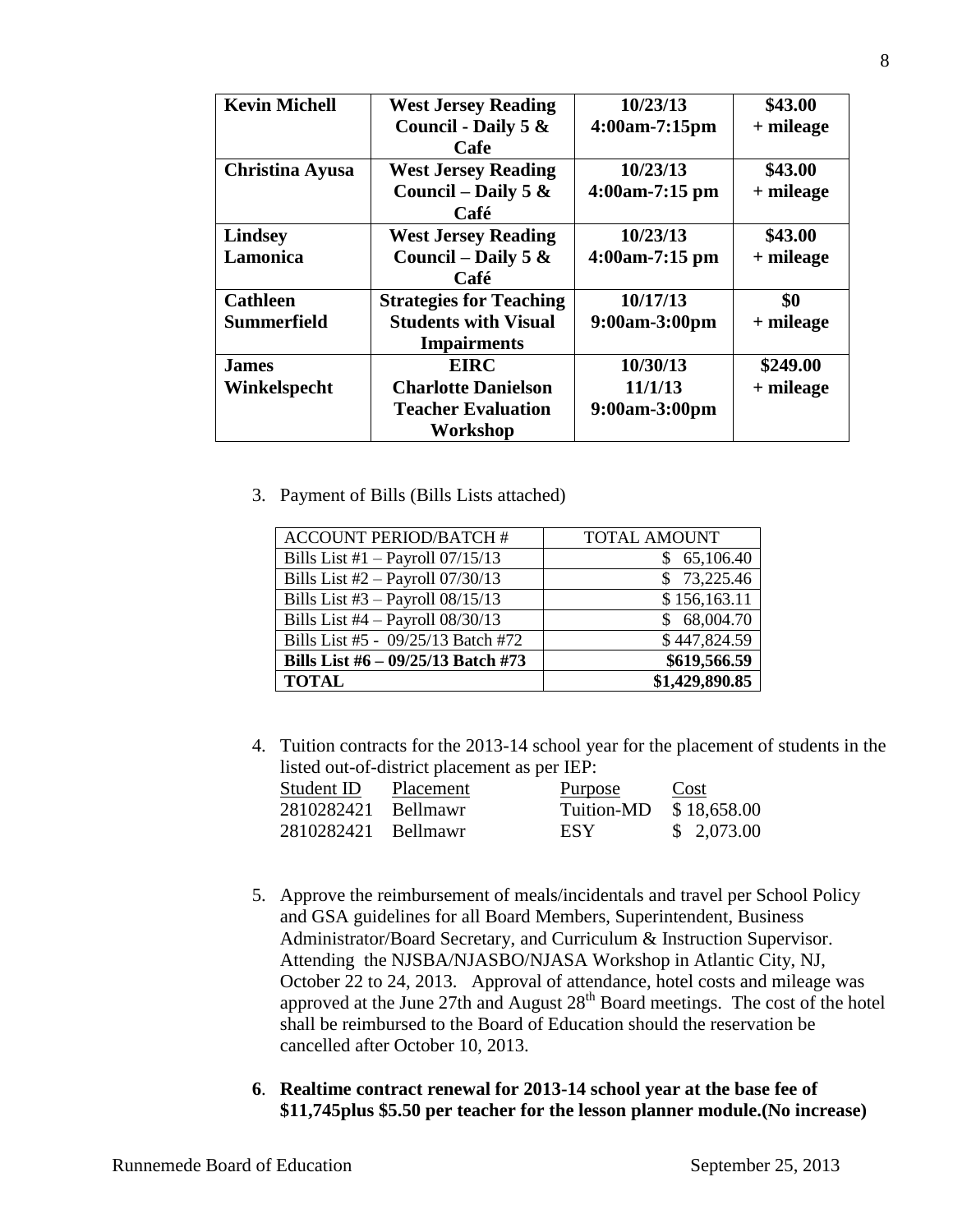|                                                                                                                                                                                | 7. Agreement with Brookfield Homebound School Program to provide services<br>for bedside instruction as needed during the 2013-14 school year at the rate<br>of \$38/hour. |                           |          |                                                                           |                                               |                                                                                   |
|--------------------------------------------------------------------------------------------------------------------------------------------------------------------------------|----------------------------------------------------------------------------------------------------------------------------------------------------------------------------|---------------------------|----------|---------------------------------------------------------------------------|-----------------------------------------------|-----------------------------------------------------------------------------------|
|                                                                                                                                                                                | 8. Systems 3000 contract renewal for 2013-14 school year at a cost of \$16,794.                                                                                            |                           |          |                                                                           |                                               |                                                                                   |
|                                                                                                                                                                                | 9. Accept FY2013 Extraordinary Aid in the amount of \$87,912 received in<br>August.                                                                                        |                           |          |                                                                           |                                               |                                                                                   |
| 10. Accept Other State Aid for Reimbursement of Nonpublic School<br>Transportation Costs in excess of \$710 per pupil for the 2012-13 school year<br>in the amount of \$4,002. |                                                                                                                                                                            |                           |          |                                                                           |                                               |                                                                                   |
|                                                                                                                                                                                |                                                                                                                                                                            | <b>ROLL CALL VOTE:</b>    | Yes      | No                                                                        | Abstain                                       | Absent                                                                            |
| D.                                                                                                                                                                             |                                                                                                                                                                            | <b>CURRICULUM</b> (white) |          |                                                                           |                                               |                                                                                   |
|                                                                                                                                                                                | Motion by                                                                                                                                                                  |                           |          | Seconded by                                                               |                                               |                                                                                   |
| Approve the following on the recommendation of the Superintendent:<br>1. NJQSAC – Statement of Assurance                                                                       |                                                                                                                                                                            |                           |          |                                                                           |                                               |                                                                                   |
|                                                                                                                                                                                |                                                                                                                                                                            |                           |          | 2. District Improvement Plan $-2013-2014$                                 |                                               |                                                                                   |
|                                                                                                                                                                                | 3. N.J. $ASK - 2013$                                                                                                                                                       |                           |          |                                                                           |                                               |                                                                                   |
|                                                                                                                                                                                |                                                                                                                                                                            | <b>ROLL CALL VOTE:</b>    | Yes      | N <sub>o</sub>                                                            | Abstain                                       | Absent                                                                            |
| E.                                                                                                                                                                             |                                                                                                                                                                            |                           |          | <b>POLICIES/PUBLIC RELATIONS (white)</b>                                  |                                               |                                                                                   |
|                                                                                                                                                                                | Motion by                                                                                                                                                                  |                           |          | Seconded by                                                               | <u> 1980 - Andrea Andrew Maria (h. 1980).</u> |                                                                                   |
|                                                                                                                                                                                |                                                                                                                                                                            |                           |          | Approve the following on the recommendation of the Superintendent:        |                                               |                                                                                   |
| 1.                                                                                                                                                                             |                                                                                                                                                                            |                           |          | families by cutting down the costs of yearbooks to students and families. |                                               | WaWa Hoagie Fundraiser from 10/15/13 - 10/30/13 and 3/10/2014 - 3/25/2014 to help |
| 2.                                                                                                                                                                             | Philly Diner Family Night sponsored by the Student Council to help raise money<br>towards student activities. Event will be held on Tuesday, November 5 <sup>th</sup> .    |                           |          |                                                                           |                                               |                                                                                   |
| 3.                                                                                                                                                                             | Turkey Trot sponsored by Student Council will be held on November 27 <sup>th</sup> .                                                                                       |                           |          |                                                                           |                                               |                                                                                   |
| 4.                                                                                                                                                                             | Candy Cane Sale sponsored by Student Council from 12/9/13 through 12/17/13                                                                                                 |                           |          |                                                                           |                                               |                                                                                   |
| 5.                                                                                                                                                                             | $2nd$ Reading                                                                                                                                                              |                           | #2425.04 |                                                                           | Title I – Parental Involvement                |                                                                                   |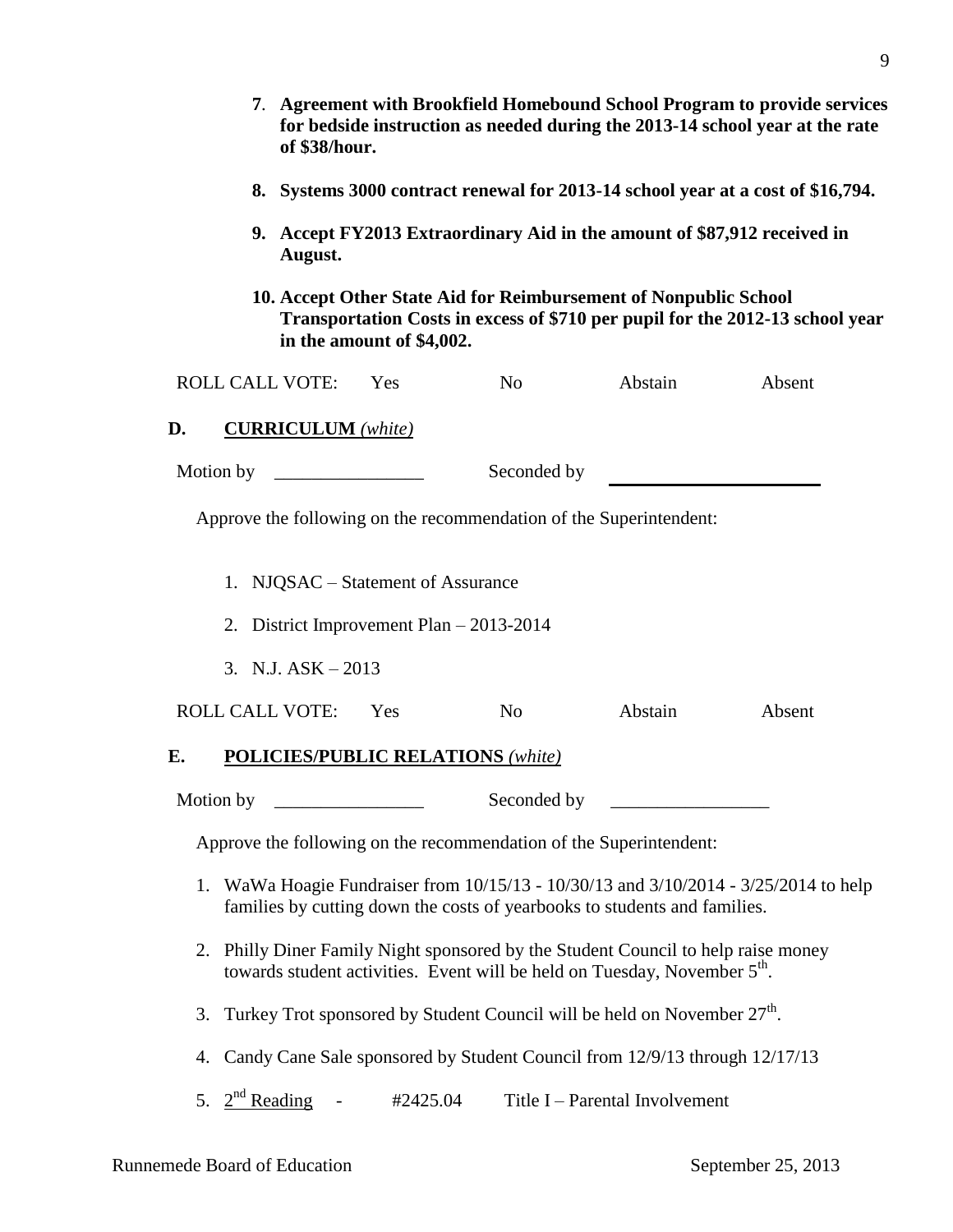| ROLL CALL VOTE:<br>Abstain<br>Yes<br>N <sub>0</sub> | Absent |
|-----------------------------------------------------|--------|
|-----------------------------------------------------|--------|

#### **XV**. **Recognition of Citizens and Staff – non-agenda items**

The Public is reminded that they should attempt to resolve problems and/or complaints through initial contact with the staff member or members involved therein and the Chief School Administrator prior to petitioning the Board of Education. Complaints should only be brought to the Board after the appropriate school staff has had a reasonable opportunity to resolve the problem at the employee level. Statements should be limited in length to 3 minutes.

The public is reminded that all public complaints against a district employee must be made through a specific grievance process.

A description of this process may be found in BOE policy (File Code 0167). This policy is available upon request in the office of the Board Secretary.

Any individual naming an employee in a complaint before the Board of Education, without the employee's permission, could be cited for violating that employee's civil and contractual rights.

#### **XVI. Executive Session - student, personnel, legal, or contractual matters** (when needed)

Motion by \_\_\_\_\_\_\_\_\_\_\_\_\_\_\_\_ Seconded by \_\_\_\_\_\_\_\_\_\_\_\_\_\_\_\_\_

#### **RESOLUTION**

**WHEREAS,** while the Sen. Byron M. Baer Open Public Meetings Act (N.J.S.A. 10:4-12 et seq.) requires all meetings of the Runnemede School District, Board of Education to be held in public, N.J.S.A. 10:4-12(b) sets forth nine types of matters that may lawfully be discussed in Executive Session," i.e. without the public being permitted to attend; and

**WHEREAS,** the Runnemede Public School District, Board of Education has deemed it necessary to go into closed session to discuss certain matters which are exempted from the Public; and

**WHEREAS,** the nine exceptions to public meetings set forth in N.J.S.A. 10:4-12(b) are listed below, and next to each exception is a box within which the number of issues to be privately discussed that fall within that exception shall be written, and after each exception is a space where additional information that will disclose as much information about the decision as possible without undermining the purpose of the exception shall be written.

**NOW, THEREFORE, BE IT RESOLVED** that the Runnemede Public School District, Board of Education will go into closed session for the following reason(s) as outlined in N.J.S.A. 10:4-12(b):

Any matter which, by express provision of Federal Law, State Statute or Rule of Court shall be rendered confidential or excluded from discussion in public

Any matter in which the release of information would impair a right to receive funds from the federal government;

- \_\_\_\_\_Any matter the disclosure of which constitutes an unwarranted invasion of individual privacy such as any records, data, reports, recommendations, or other personal material of any educational, training, social service, medical, health, custodial, child protection, rehabilitation, legal defense, welfare, housing, relocation, insurance and similar program or institution operated by a public body pertaining to any specific individual admitted to or served by such institution or program, including but not limited to information relative to the individual's personal and family circumstances, and any material pertaining to admission, discharge, treatment, progress or condition of any individual, unless the individual concerned (or, in the case of a minor or incompetent, his guardian) shall request in writing that the same be disclosed publically;
- $x$  Any collective bargaining agreement, or the terms and conditions of which are proposed for inclusion in any collective bargaining agreement, including the negotiation of terms and conditions with employees or representatives of employees of the public body

\_\_\_\_\_\_Any matter involving the purpose, lease or acquisition of real property with public funds, the setting of bank rates or investment of public funds where it could adversely affect the public interest if discussion of such matters were disclosed;

Any tactics and techniques utilized in protecting the safety and property of the public provided that their disclosure could impair such protection;

Any investigations of violations or possible violations of the law;

Any pending or anticipated litigation or contract negotiation in which the public body is or may become a party. Any matters falling within the attorney-client privilege, to the extent that confidentiality is required in order for the attorney to exercise his